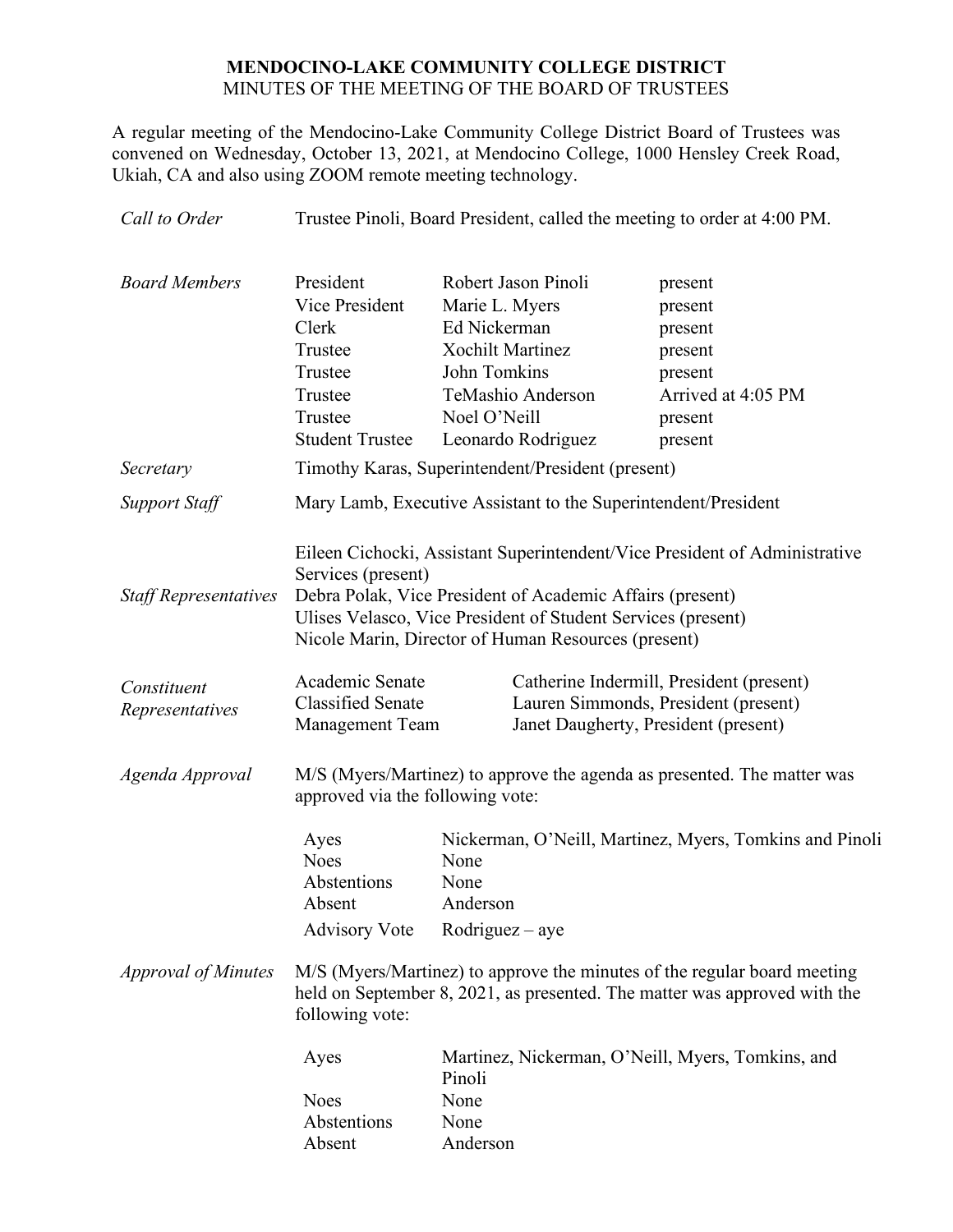Advisory Vote Rodriguez – aye

*Public Comment on Closed Session Items* There were no comments made on closed session items.

#### **CLOSED SESSION**

The Board adjourned to Closed Session at 4:03 PM with Board President Pinoli stating only item 2.3 would be discussed in closed session.

### **OPEN SESSION**

*Report of Action Taken in Closed Session*

The Board returned to open session at 4:12 PM with Board President Pinoli reporting no action was taken by the Board in closed session.

*Public Comments* Barbara Rice addressed the Board on item #6.4 – Board Policy 2900 and Board Policy 2901 and shared her support of this item. She also addressed the board regarding item 8.4 – Decennial Redistricting. She stated when considering how the new districts would be divided, she requested we consider making the coast area one district.

# **PRESIDENT AND ADMINISTRATION REPORT**

A written report was presented by Superintendent/President Karas who added the following information:

Student Trustee Rodriguez made a presentation through the Dream Center this afternoon which I found to be very insightful and thought provoking. It was recorded so anyone interested can access it through the college Dream Center.

Tonight, the Women's Volleyball team is playing against Yuba College and Friday afternoon the Men's soccer team will be competing against Merritt College.

# **CONSENT AGENDA**

M/S (Nickerman/Myers) Board of Trustees does hereby approve the Consent Agenda as presented. The consent agenda was approved with the following vote:

| Ayes        | Martinez, Myers, O'Neill, Tomkins, Anderson, Nickerman |
|-------------|--------------------------------------------------------|
|             | and Pinoli                                             |
| Noes        | None                                                   |
| Abstentions | None                                                   |
| Absent      | None                                                   |
|             | Advisory Vote Rodriguez - aye                          |

Items with an asterisk \* were approved by one motion as the Consent Agenda.

### **Personnel**

*Consideration to approve Personnel List – Short Term Non-Continuing* 

\*RESOLVED, That the Mendocino-Lake Community College District Board of Trustees does hereby ratify the employment of the short-term noncontinuing (STNC) employees as submitted and presented at the meeting pending receipt of all necessary employment eligibility requirements.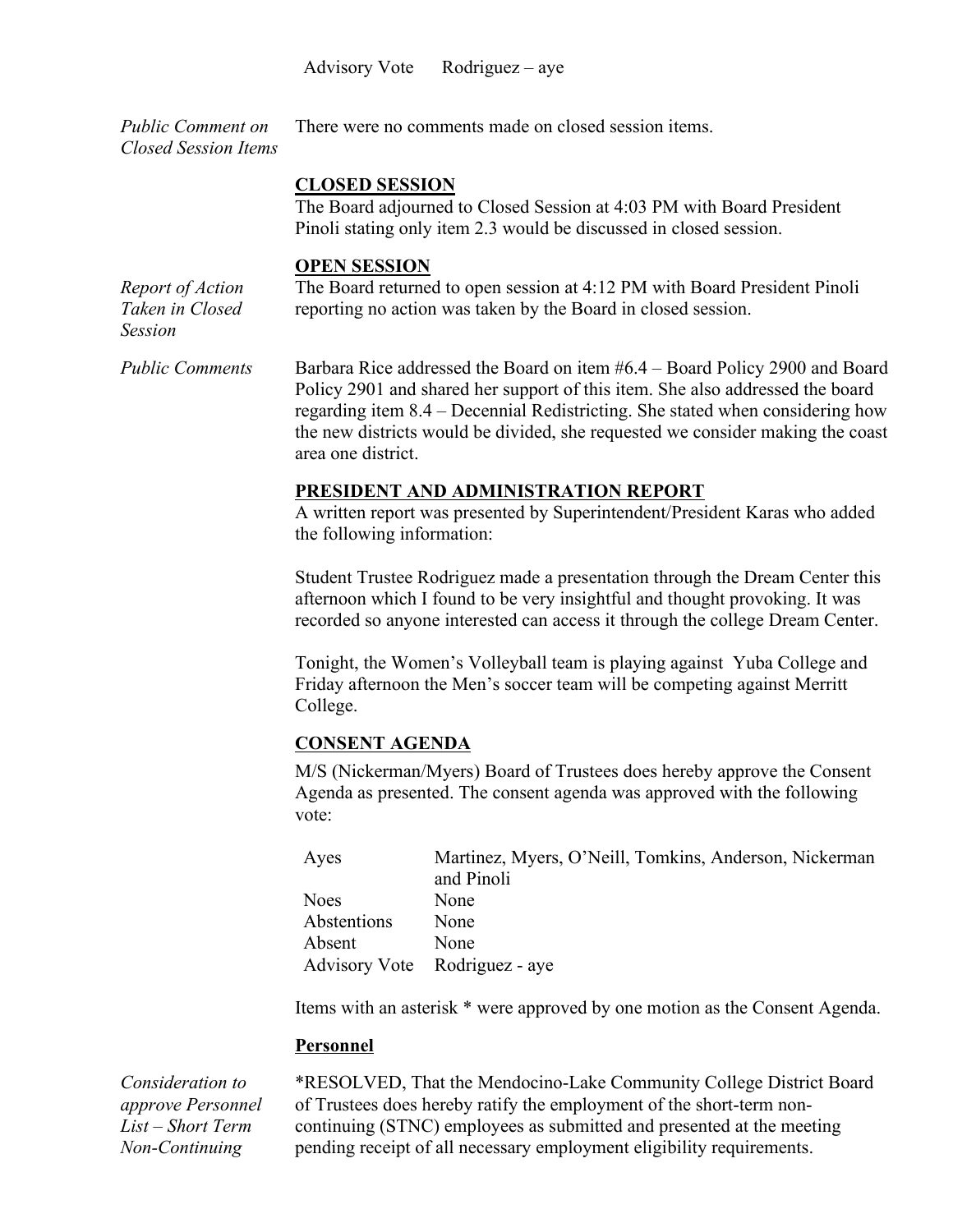# *Employees*

*Reopener*

| Consideration to<br>approve personnel<br>$List - Part$ -Time<br>Faculty                                                                                        | *RESOLVED, That the Mendocino-Lake Community College District Board<br>of Trustees does hereby approve the employment of the Part-Time Faculty for<br>the Fall 2021 semester as presented pending receipt of all necessary<br>employment eligibility requirements.                                                                                                           |
|----------------------------------------------------------------------------------------------------------------------------------------------------------------|------------------------------------------------------------------------------------------------------------------------------------------------------------------------------------------------------------------------------------------------------------------------------------------------------------------------------------------------------------------------------|
| Consideration to<br>approve the List of<br><b>Volunteers</b>                                                                                                   | *RESOLVED, That the Mendocino-Lake Community College District Board<br>of Trustees does hereby approve the list of volunteers as presented.                                                                                                                                                                                                                                  |
| Consideration to<br>approve<br>$Employment -$<br>Classified                                                                                                    | *RESOLVED, That the Mendocino-Lake Community College District Board<br>of Trustees hereby employs Maria Ceja as HEP/MLACE Assistant effective<br>October 18, 2021; and Aura Whittaker as Administrative Assistant I (PTA),<br>effective November 1, 2021; pending receipt of all necessary employment<br>eligibility requirements.                                           |
| Consideration to<br>approve<br>$Employment -$<br>Classified<br>Administrator                                                                                   | *RESOLVED, That the Mendocino-Lake Community College District Board of<br>Trustees hereby employs Julie McGovern, Executive Director of Mendocino<br>College Foundation, effective January 1, 2022; pending receipt of all necessary<br>employment eligibility requirements.                                                                                                 |
| Consideration of<br>$Reclassification -$<br>Permanent<br>Classified                                                                                            | *RESOLVED, That the Mendocino-Lake Community College District Board of<br>Trustees hereby approves the reclassification of the positions of Special<br>Populations Outreach Specialist, FYI Program Outreach Specialist, and Native<br>American and Other Population Outreach and Support Specialist to Outreach<br>and Support Specialist; range 24.                        |
| Consideration to<br>ratify resignation $-$<br>Classified                                                                                                       | *RESOLVED, That the Mendocino-Lake Community College District Board<br>of Trustees hereby ratifies the resignations of Kristin Bartolomei,<br>Administrative Assistant II effective February 28, 2022 and Denice Solgat,<br>Center Assistant effective September 2, 2021.                                                                                                    |
| Consideration to<br>approve the<br>Notification of<br>Classified Lay-offs $-$<br>$Resolution$ #10-21-<br>01                                                    | *RESOLVED, That the Mendocino-Lake Community College District Board<br>of Trustees hereby adopts Resolution 10-21-01 and directs the<br>Superintendent/President to send lay-off notices to those individuals currently<br>employed in the FYI categorically funded positions.                                                                                               |
| Consideration of the<br>Mendocino-Lake<br><b>Community College</b><br>Classified<br><b>Bargaining</b><br>Uni/SEIU, Local<br>1021 (MLCCCBU)<br>2022/23 Contract | *RESOLVED, That the Mendocino-Lake Community College District Board<br>of Trustees hereby receives the initial 2022/23 collective bargaining proposal<br>from Mendocino-Lake Community College Classified Bargaining Unit/SEIU,<br>Local 1021 (MLCCCBU), and directs the Superintendent/President to receive<br>related public comments prior to the November Board meeting. |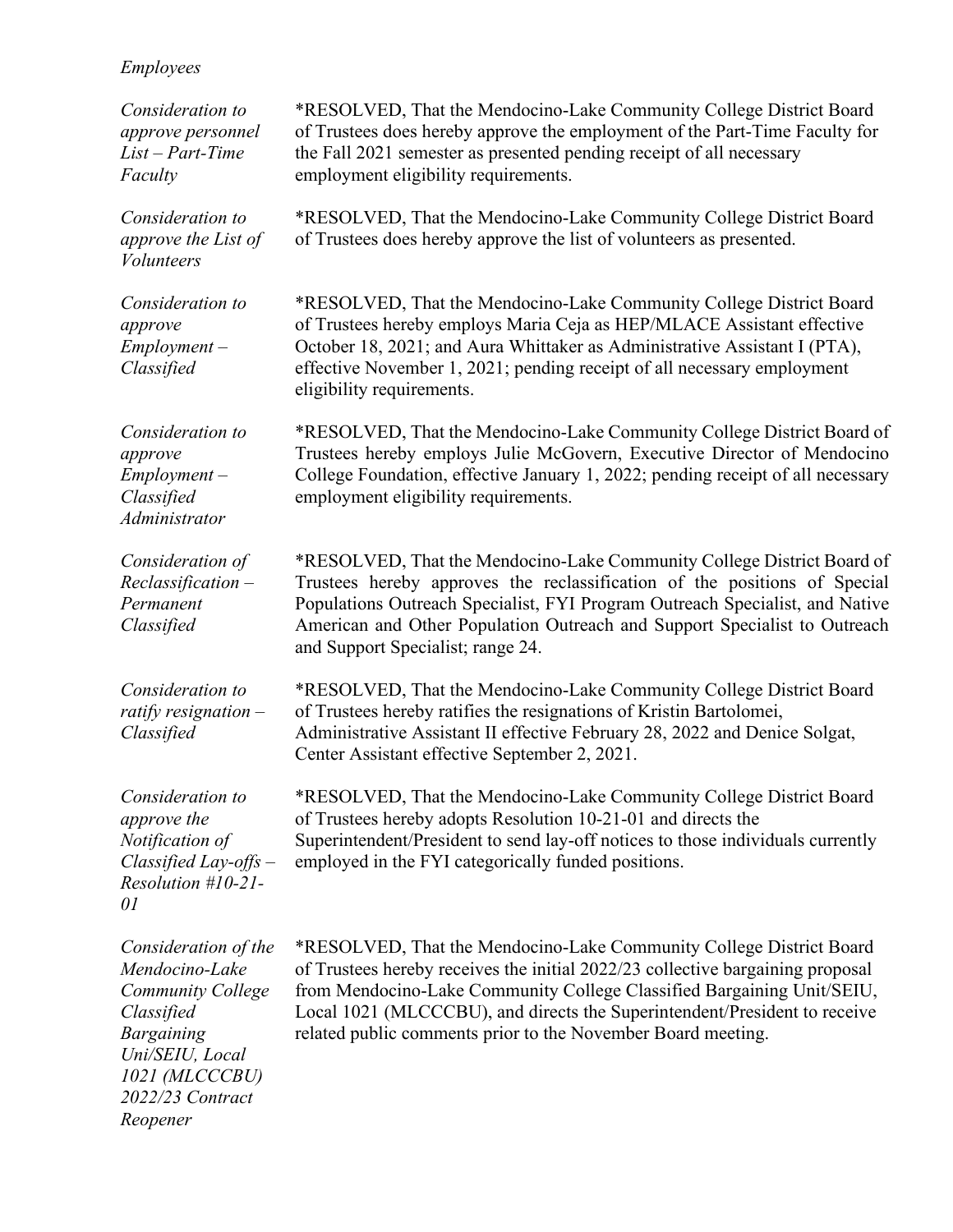# **Other Items**

| Fiscal Report as of<br>August 31, 2021                          | *RESOLVED, That the Mendocino-Lake Community College District Board<br>of Trustees hereby accepts the fiscal report as of August 31, 2021, as<br>presented.                                                        |                                                                          |  |
|-----------------------------------------------------------------|--------------------------------------------------------------------------------------------------------------------------------------------------------------------------------------------------------------------|--------------------------------------------------------------------------|--|
| 2022/23 Academic<br>Calendar                                    | *RESOLVED, That the Mendocino-Lake Community College District Board<br>of Trustees hereby adopts the 2022/23 Academic Calendar as presented.                                                                       |                                                                          |  |
|                                                                 | <b>ACTION ITEMS</b>                                                                                                                                                                                                |                                                                          |  |
| Contracts and<br>$A$ greements $-$<br>Quarterly<br>Ratification | After reviewing the information presented and subsequent discussion, the<br>board took the following action:                                                                                                       |                                                                          |  |
|                                                                 | M/S (Tomkins/Nickerman) that the Mendocino-Lake Community College<br>District Board of Trustees does hereby ratify the list of contracts and<br>agreements as provided on the compilation with the following vote: |                                                                          |  |
|                                                                 | Ayes                                                                                                                                                                                                               | Anderson, Martinez, Myers, Nickerman, O'Neill, Tomkins,<br>and Pinoli    |  |
|                                                                 | <b>Noes</b>                                                                                                                                                                                                        | None                                                                     |  |
|                                                                 | Abstentions                                                                                                                                                                                                        | None                                                                     |  |
|                                                                 | Absent                                                                                                                                                                                                             | None                                                                     |  |
|                                                                 | <b>Advisory Vote</b>                                                                                                                                                                                               | Rodriguez - aye                                                          |  |
| 2021/22 District<br>Priorities                                  | board took the following action:                                                                                                                                                                                   | After reviewing the information presented and subsequent discussion, the |  |
|                                                                 | M/S (Tomkins/Nickerman) that the Mendocino-Lake Community College<br>District Board of Trustees does hereby establish the 2021/22 District Priorities<br>as presented with the following vote:                     |                                                                          |  |
|                                                                 | Ayes                                                                                                                                                                                                               | Anderson, Martinez, Myers, Nickerman, O'Neill, Tomkins,<br>and Pinoli    |  |
|                                                                 | <b>Noes</b>                                                                                                                                                                                                        | None                                                                     |  |
|                                                                 | Abstentions                                                                                                                                                                                                        | None                                                                     |  |
|                                                                 | Absent                                                                                                                                                                                                             | None                                                                     |  |
|                                                                 | <b>Advisory Vote</b>                                                                                                                                                                                               | $Rodriguez - aye$                                                        |  |
| Mendocino-Lake<br><b>Adult and Career</b>                       | After reviewing the information presented and subsequent discussion, the<br>board took the following action:                                                                                                       |                                                                          |  |
| Education                                                       |                                                                                                                                                                                                                    |                                                                          |  |
| $Consortium -$<br>Resolution 10-21-02                           | M/S (Tomkins/Myers) that the Mendocino-Lake Community College District<br>Board of Trustees does hereby adopt Resolution 10-21-02 - Designation of                                                                 |                                                                          |  |
|                                                                 | District Representatives with the following vote:                                                                                                                                                                  |                                                                          |  |
|                                                                 | Ayes                                                                                                                                                                                                               | Anderson, Martinez, Myers, Nickerman, O'Neill, Tomkins,<br>and Pinoli    |  |
|                                                                 | <b>Noes</b>                                                                                                                                                                                                        | None                                                                     |  |
|                                                                 | Abstentions                                                                                                                                                                                                        | None                                                                     |  |
|                                                                 | Absent                                                                                                                                                                                                             | None                                                                     |  |
|                                                                 | <b>Advisory Vote</b>                                                                                                                                                                                               | $Rodriguez - aye$                                                        |  |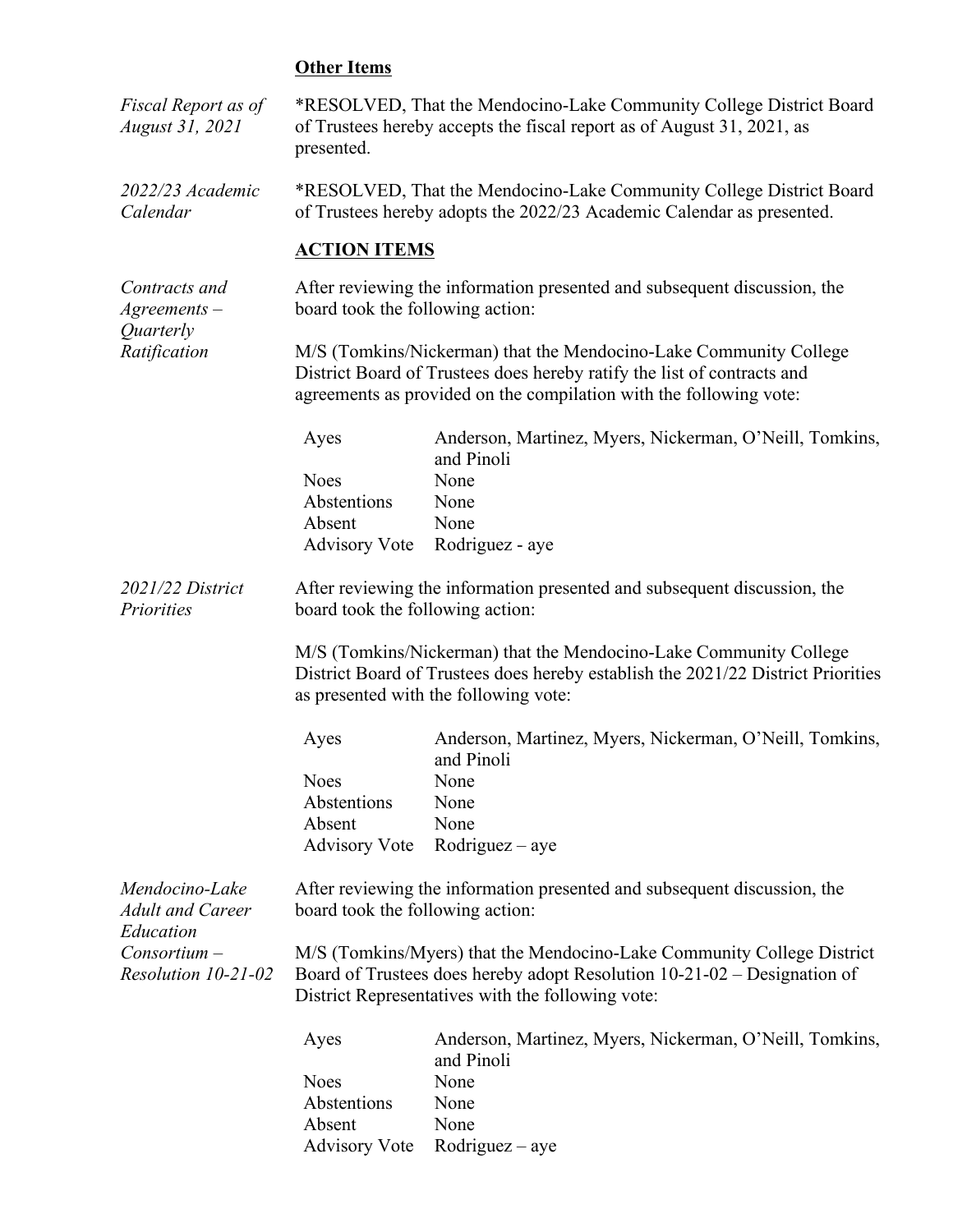| <b>Board Policy</b><br>Additions and | After reviewing the information presented and discussion, the board took the<br>following action:                                                                                                                                                                                                                                               |                                                                                                                                                                                                                                                                                                                                 |  |
|--------------------------------------|-------------------------------------------------------------------------------------------------------------------------------------------------------------------------------------------------------------------------------------------------------------------------------------------------------------------------------------------------|---------------------------------------------------------------------------------------------------------------------------------------------------------------------------------------------------------------------------------------------------------------------------------------------------------------------------------|--|
| Revisions - Second<br>Reading        | M/S (Nickerman/Martinez) that the Mendocino-Lake Community College<br>District Board of Trustees does hereby adopt Board Policy 2900 and Board<br>Policy 2901 as presented with the following vote:                                                                                                                                             |                                                                                                                                                                                                                                                                                                                                 |  |
|                                      | Ayes<br><b>Noes</b><br>Abstentions<br>Absent                                                                                                                                                                                                                                                                                                    | Martinez, Nickerman, Myers, O'Neill, Tomkins, and Pinoli<br>None<br>None<br>Anderson<br>Advisory Vote Rodriguez – aye                                                                                                                                                                                                           |  |
| <b>Big Picture</b>                   | A presentation entitled "Career Technical Education Highlights" was made by<br>Vice President of Academic Affairs Polak.                                                                                                                                                                                                                        |                                                                                                                                                                                                                                                                                                                                 |  |
|                                      | She began her presentation by highlighting the catalog and the various degrees<br>and courses we offer at Mendocino College. Each member of the Board of<br>Trustees was provided with a hard copy of the college catalog and the recently<br>completed addendum for their use.                                                                 |                                                                                                                                                                                                                                                                                                                                 |  |
|                                      | The new Sustainable Construction Technology program courses are offered<br>mostly on Saturdays enabling participants to continue to work full time. The<br>program is currently full and are now on a waitlist status. A couple of the<br>students of the program already have job offers as a result of the instruction<br>they have received. |                                                                                                                                                                                                                                                                                                                                 |  |
|                                      | The paramedic program is currently being offered through the College of<br>Siskiyous with their program offerings being conducted on our campus.<br>Currently there are 28 students enrolled and the program will be offered<br>through the Spring 2022 semester.                                                                               |                                                                                                                                                                                                                                                                                                                                 |  |
|                                      | Utility Line Clearance Program is being conducted in partnership with Butte<br>College. We are currently preparing to start our third cohort which is currently<br>full. Some of the local tree companies are assisting in providing some of the<br>training. Many jobs being offered by local businesses to completers of the<br>program.      |                                                                                                                                                                                                                                                                                                                                 |  |
|                                      | the state.                                                                                                                                                                                                                                                                                                                                      | Fire Science is being offered in partnership with CalFire. Once students<br>complete the program, they then qualify for a job with Cal Fire anywhere in                                                                                                                                                                         |  |
|                                      | through October 15 <sup>th</sup> .                                                                                                                                                                                                                                                                                                              | The Physical Therapist Assistant Program will see its first cohort graduate in<br>December. A second cohort of 19 students begins their clinical training<br>November $1st$ , we expect to receive final accreditation of the program any day<br>now. Currently, we are accepting applications for third cohort of students now |  |
|                                      |                                                                                                                                                                                                                                                                                                                                                 | The Mendocino College Career Hub has been very active in supporting our                                                                                                                                                                                                                                                         |  |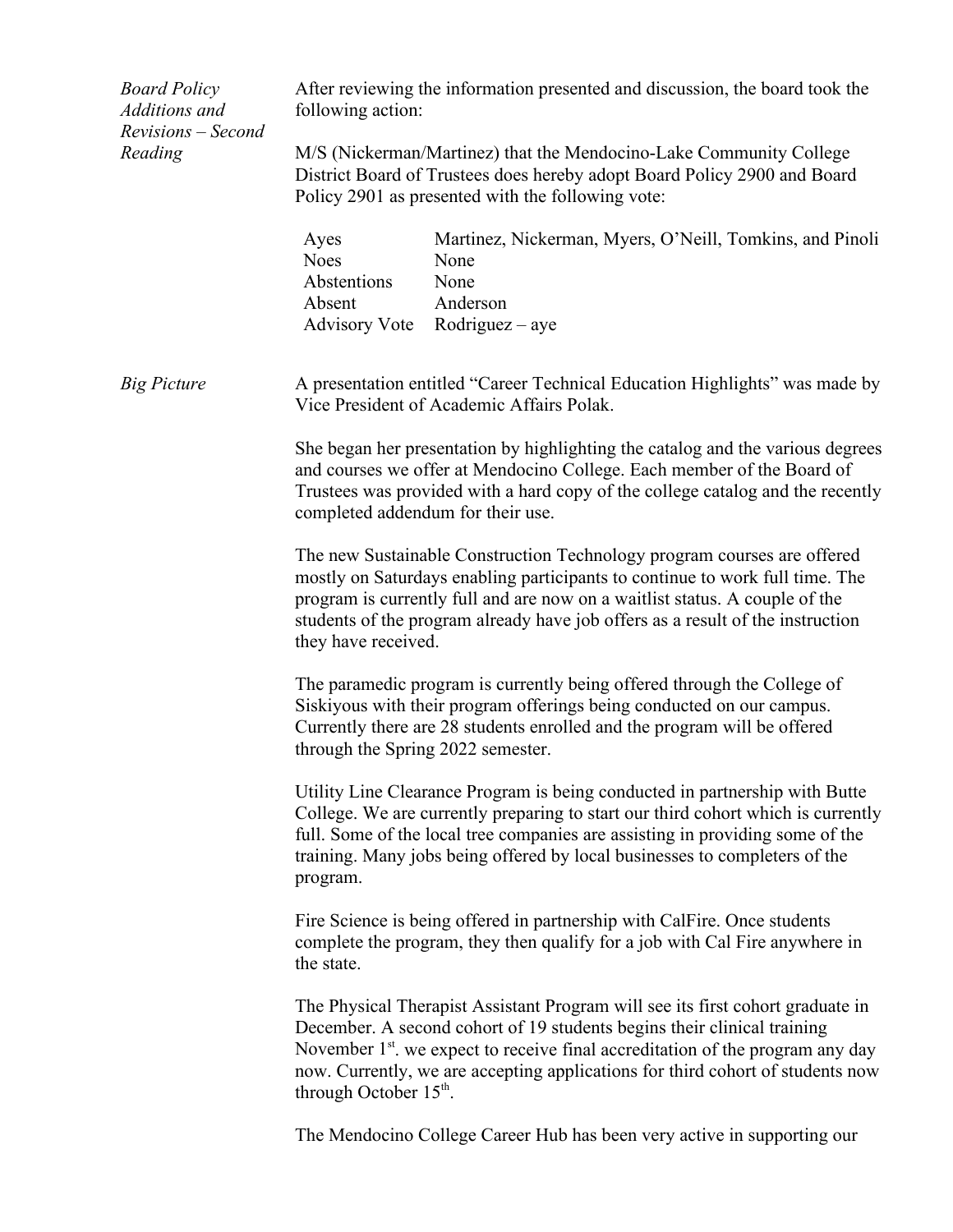students as well as working with various employers searching for employees. The Career Hub is funded using Career Technical Education funding and the Career Hub Assistant has been very involved with our students and their career aspirations.

Some programs you wouldn't normally think of having a part in Career Technical Education programs are Technical Theatre and Recording Arts. By offering courses in these areas, they meet the criteria of Career Technical Education.

We also have College and Careers Access Pathways (CCAP) partnership agreements with many of the high schools in our district.

### **INFORMATIONAL REPORTS**

*Mendocino College Foundation, Inc.* A written report was submitted by the Mendocino College Foundation staff. Joe Atherton, Director of Fiscal Services stated he had nothing to add.

*Constituents Group Reports*

### *Academic Senate*

A written report was submitted by Academic Senate President Indermill who stated she had nothing to add.

# *Classified Senate*

A written report was submitted by Classified Senate President Lauren Simmonds who stated she had nothing to add.

# *Management Team*

A written report was submitted by Management Team President Janet Daugherty who stated she had nothing to add.

# **TRUSTEE COMMUNICATION**

| <b>Board Policies</b><br>Additions and<br>$Revisions - First$<br>Reading | Board policy 2010 - Board Membership; Board Policy 2200 - Board Duties<br>and Responsibility; Board Policy 2431 – Superintendent/President Selection;<br>and Board Policy 2432 - Superintendent/President Succession were presented<br>for review and discussion. Additional discussion and/or adoption of these<br>policies will take place at the November 2021 board meeting.                        |
|--------------------------------------------------------------------------|---------------------------------------------------------------------------------------------------------------------------------------------------------------------------------------------------------------------------------------------------------------------------------------------------------------------------------------------------------------------------------------------------------|
| Decennial<br>Redistricting                                               | Superintendent/President Karas presented the Board with information on the<br>soon to be completed redistricting of the Mendocino-Lake Community College<br>District. We are required to complete this process every ten years to ensure<br>voting rights to protected racial and language minority groups; and that the<br>seven trustee areas in the district are as equal in population as possible. |
|                                                                          | We have contracted with the County of Mendocino to work on determining the<br>Trustee areas. We have until March 2022 to complete the process. The County<br>of Mendocino will also be completing the information for Lake County as well<br>using the census data which was just released in September 2021.                                                                                           |
| <b>Trustee Reports</b>                                                   | Trustees commented orally on their recent college-related activities.                                                                                                                                                                                                                                                                                                                                   |
|                                                                          | Trustee Anderson thanked Debra for the informative presentation. He has been                                                                                                                                                                                                                                                                                                                            |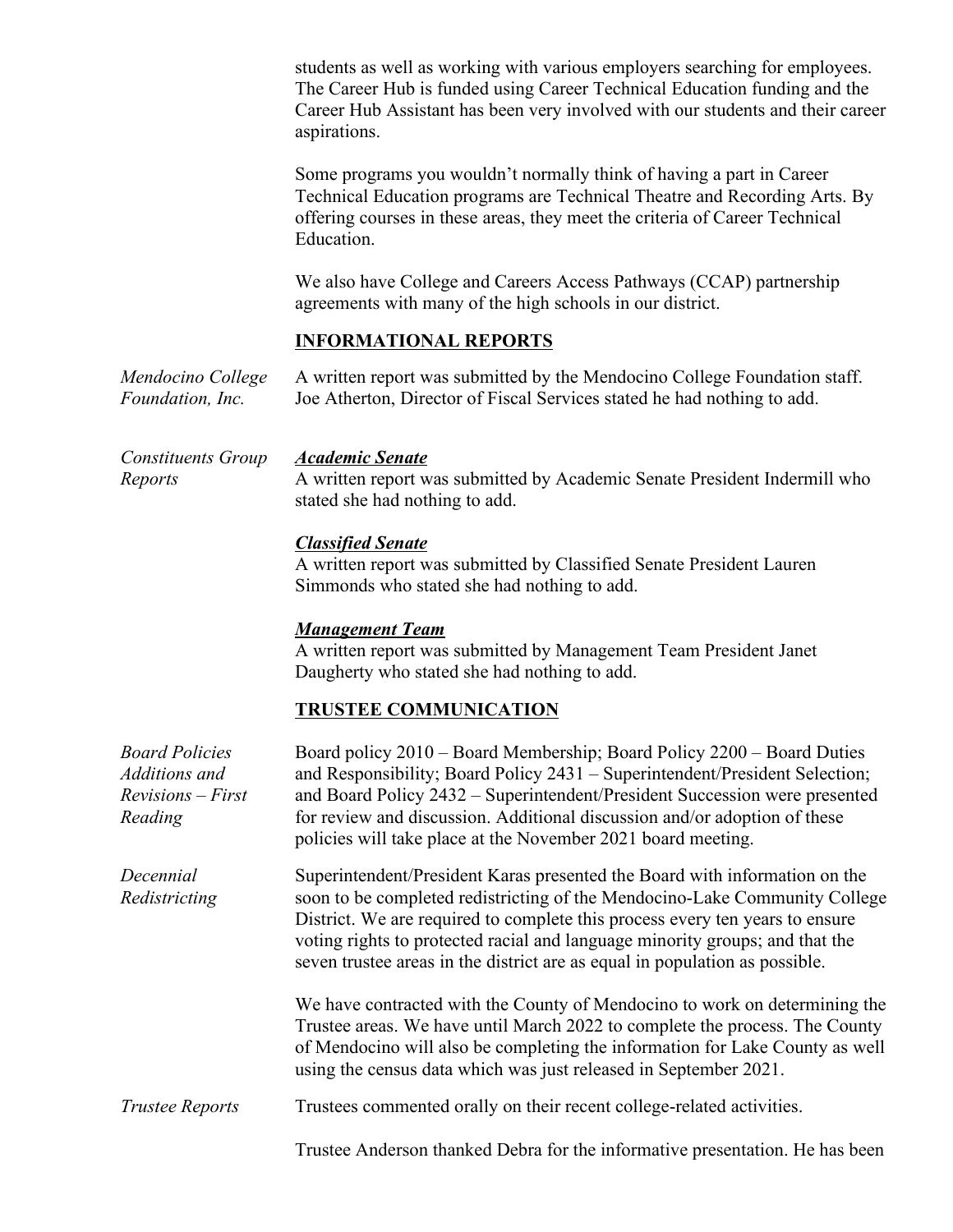attending the Friends of the Lake Center meetings and feels continued outreach is needed in various towns in Lake County.

Trustee Martinez participated in the first Board Policy ad-hoc committee meeting and added she is enjoying the work they are completing.

Trustee Myers commented on the college budget.

Trustee Nickerman informed the board about the regional consortium of agricultural instructors that met at the college recently and the positive outcome he has heard.

Trustee O'Neill also stated he is enjoying the ad-hoc committee meetings. And added what a great presentation it was on the Career Technical Education.

Trustee Tomkins added our Agriculture instructor Kurt Voigt is now looking at adding a garden at the Lake Center.

Student Trustee Rodriguez informed the board he recently completed several Congressional visits where he advocated for immigration reform and the Promise Act. Today he made a presentation for the Dream Center where he was able to tell his story and talk about how to find your voice as a student. He will also be participating as a speaker during next week's Undocumented Student Action Week for the Chancellor's Office.

# *Future Agenda Items* The current list of future agenda items includes the following with additional comments from members of the Board of Trustees:

- Diversity training for Board members Trustee Martinez requested this item and feels it needs to be either a workshop or special meeting. It should not be a lecture but more of a reflection and participation by members of the board. For this reason, she feels it needs to be when we are once again able to meet in person – move to try and find a date for a workshop – wants to wait a little longer in order to have outside presenters, etc.
- Essential needs for Trustee onboarding
- Outreach to the community and the various tribes
- A workshop or presentation on the next phase plans for the three centers
- A big picture presentation similar to the presentation with the Lake County Superintendent of Schools.
- Site visits at all the sites including courses offered and equipment available.
- Board workshop for board members regarding the process and how we handle the public as a board
- An ongoing conversation about the role Student Trustees can have in their individual districts. Discussion would include what it would mean for the board. Trustee Martinez would also like to have more information about the role of the student trustee.